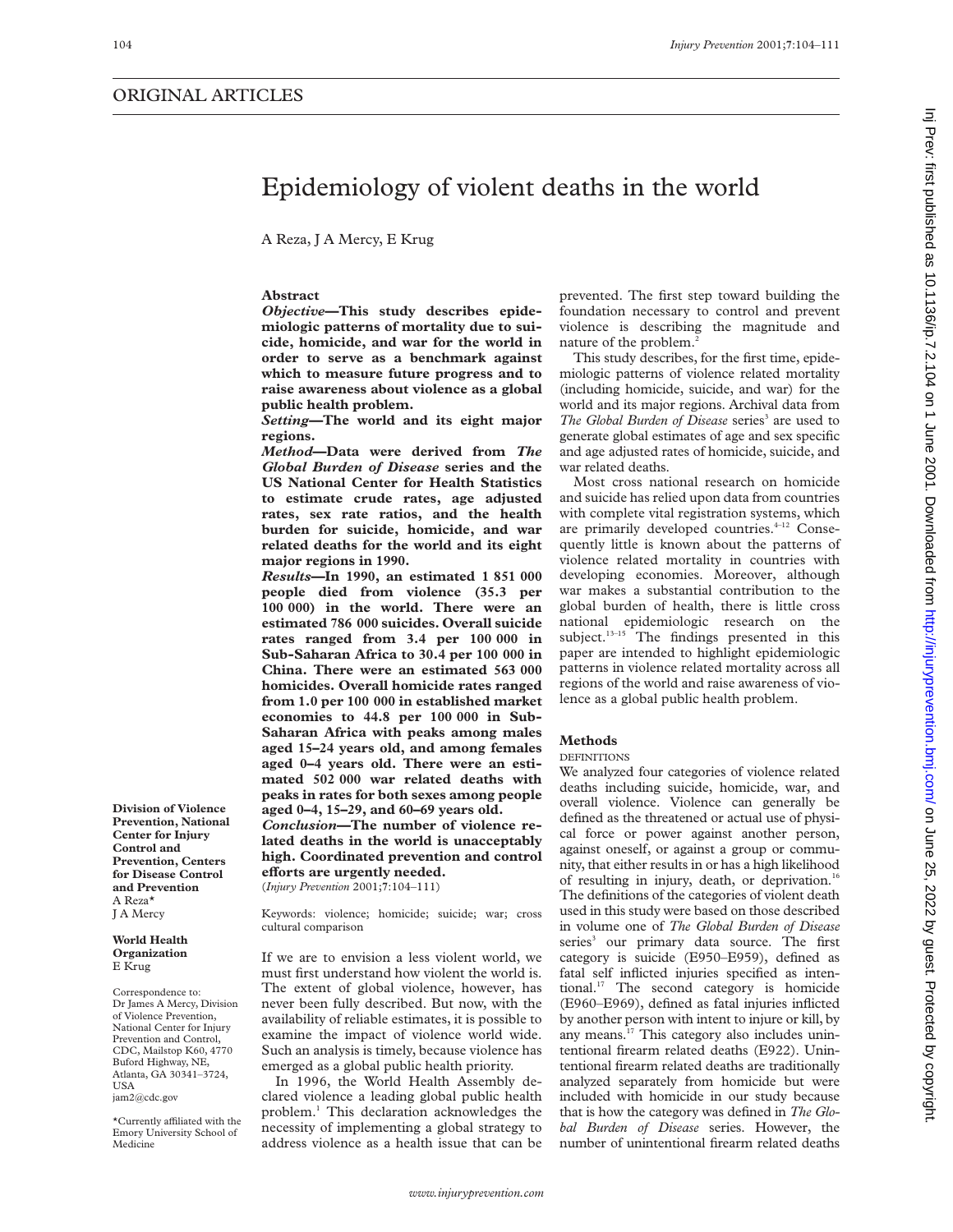is small compared with that of homicides. For example, there were 82 465 homicides compared with 3733 unintentional firearm related deaths in 36 high and upper middle income countries during a one year period.<sup>18</sup> The third category is war related deaths (E990–E999), defined as fatal injuries to military personal and civilians caused by war and civil insurrections and occurring during the time of war and insurrection.<sup>17</sup> The fourth category is overall violence including suicide, homicide, and legal intervention (E960–E978), unintentional firearm related deaths, and war. Legal intervention (E970– E978) is defined as fatal injuries inflicted by law enforcement agents in the course of duty and legal execution.<sup>17</sup>

# DATA SOURCES

The data used in this study were derived from *The Global Burden of Disease* series.<sup>3</sup> This series provided archival information on numbers of deaths by age, sex, and cause as well as population estimates for eight regions of the world in 1990. Regions were classified as established market economies (EME), formerly socialist economies of Europe (FSE), India, China, other Asia and islands (OAI), Sub-Saharan Africa (SSA), Latin America and the Caribbean (LAC), and the Middle Eastern crescent (MEC) (appendix 1).

The methods used to estimate mortality data for each region are fully explained in volume one of *The Global Burden of Disease* series*.* 3 4 Because of differing availability of vital data on mortality, varying methods were utilized to calculate mortality data.4 Estimates for EME and FSE were obtained from vital registration data. However, estimates for China and India were calculated using sample registration data. In China, the sample registration data are based on a single monitoring system of causes of death in a representative sample of counties called disease surveillance points covering 10 million people in rural and urban areas. Unlike China, the sample registration data used in India are from two separate systems used in urban and rural areas. For remaining regions, reliable mortality data were limited and not considered representative of the entire population. To address this limitation, cause-of-death structures were used to estimate distribution of causes by age and sex for areas within these regions for which valid death registration data were unavailable (that is, the residual areas). The first step was to estimate the total mortality rate in residual areas using the Lorenz curve method (an equation that can be used to estimate the cumulative proportion of a population as a function of the cumulative proportion of deaths). The Lorenz curve was used to estimate the population covered by areas with registration systems by inputting the percentage of regional deaths recorded in these areas. The deaths and population in each residual area was then determined by subtracting the estimated deaths and population for the registration areas from the regional totals for deaths and population. The all-cause mortality rate for each age and sex group in residual areas of each region was then calculated using these

death and population estimates. Once total mortality rates were estimated, probability models of cause-of-death structure were used to determine mortality for broad categories of causes for residual areas (that is, communicable, maternal, perinatal, and nutritional conditions; non-communicable diseases; and injuries). The predicted estimates from the causeof-death structure for residual areas were adjusted to reflect the deviation between the predicted and observed mortality patterns for registered areas. To obtain more detailed information on causes of mortality, the distribution of deaths for age and sex specific causes within each of the broad categories were assumed to be the same as in registered areas.

Information presented on the United States was drawn from two sources. The National Center for Health Statistics<sup>19</sup> and the United States Census Bureau.<sup>20</sup>

# DATA ANALYSIS

We calculated crude and age adjusted rates of death per 100 000 for each region for suicide, homicide, war, and overall violence. Age adjusted rates were calculated using the standard world population.<sup>21</sup> For each region, age and sex specific rates of death per 100 000 were calculated. Sex rate ratios were also calculated for each region by dividing mortality rates for males by rates for females. Because violence related deaths in the United States have been described to differ from other high income countries,12 we examined rates in the United States separately from other EME. To calculate United States rates we subtracted the number of deaths and population in the United States from EME estimates. Except where indicated, all rates were age adjusted.

#### **Results**

In 1990, there were an estimated 1 851 000 violence related deaths (35.3 per 100 000) in the world (table 1 and fig 1). Overall rates of violence related deaths ranged from 12.5 per 100 000 in EME excluding the United States (−US) to 101.0 per 100 000 in SSA. Rates of violence related deaths were highest in SSA, MEC, and FSE and lowest in EME (−US). In 1990, an estimated 3.7% of all deaths in the world were violence related (table 2). Suicide was the most frequent form of violent death followed by homicide and then war related deaths. The global risk of suicide was 1.7 times that of war related deaths and 1.4 times that of homicide. Violence accounted for a greater proportion of total deaths in SSA than in any other region of the world (table 2).

#### SUICIDE

In 1990, there were an estimated 786 000 suicides (15.5 per 100 000) in the world (table 1). Overall suicide rates ranged from 3.4 per 100 000 in SSA to 30.4 per 100 000 in China. Suicide rates were highest in China and FSE and lowest in SSA and LAC.

The male to female ratio of suicides in the world was 1.5. Sex ratios for suicide were greatest in SSA (4.7), FSE (4.3), and United States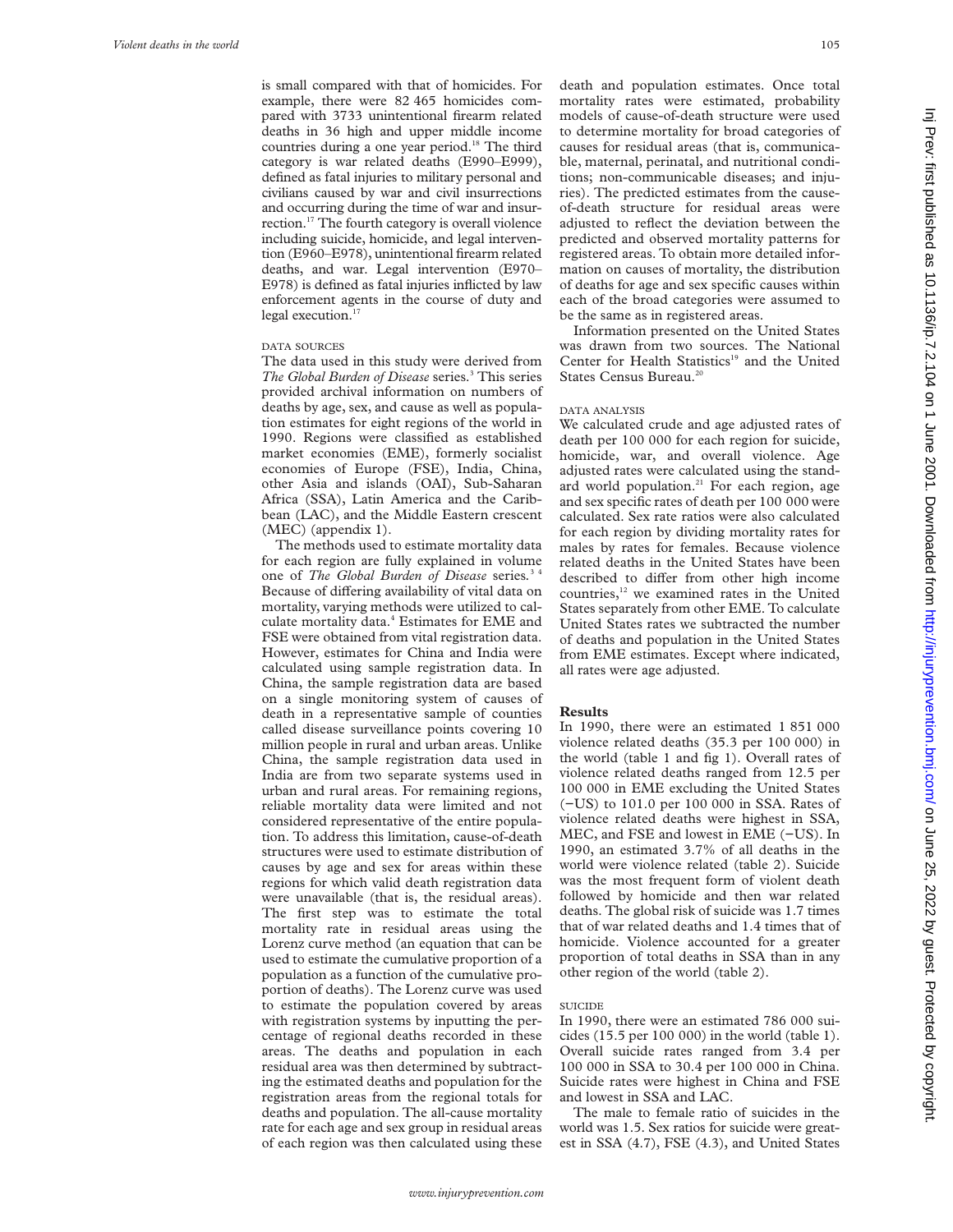*Table 1 Numbers\* and rates† of violent related deaths by type of violence and region, world, 1990*

|                              | Overall violence |       |                                                      | Suicide        |       |                 | Homicide       |       |                 | War            |       |                 |
|------------------------------|------------------|-------|------------------------------------------------------|----------------|-------|-----------------|----------------|-------|-----------------|----------------|-------|-----------------|
|                              | N <sub>o</sub>   | Crude | Age<br>adjusted                                      | $N$ o          | Crude | Age<br>adjusted | $N$ o          | Crude | Age<br>adjusted | $N$ o          | Crude | Age<br>adjusted |
|                              |                  |       | Established market economies excluding United States |                |       |                 |                |       |                 |                |       |                 |
| Total                        | 86               | 15.6  | 12.5                                                 | 81             | 14.8  | 11.5            | $\overline{4}$ | 0.7   | 1.0             | $\mathbf{0}$   | 0.0   | 0.0             |
| Male                         | 58               | 21.8  | 18.0                                                 | 56             | 21.0  | 16.7            | $\overline{c}$ | 0.9   | 1.1             | $\mathbf{0}$   | 0.0   | 0.0             |
| Female                       | 27               | 9.8   | 7.3                                                  | 25             | 8.9   | 6.6             | 3              | 0.9   | 0.8             | $\Omega$       | 0.0   | 0.0             |
| Formerly socialist economies |                  |       |                                                      |                |       |                 |                |       |                 |                |       |                 |
| Total                        | 140              | 40.5  | 37.1                                                 | 81             | 23.4  | 20.3            | 30             | 8.7   | 7.5             | 29             | 8.4   | 9.8             |
| Male                         | 101              | 61.2  | 56.3                                                 | 62             | 37.6  | 34.3            | 22             | 13.3  | 11.5            | 17             | 10.3  | 11.2            |
| Female                       | 39               | 21.6  | 19.6                                                 | 19             | 10.5  | 7.9             | 8              | 4.4   | 3.7             | 12             | 6.6   | 8.5             |
| India                        |                  |       |                                                      |                |       |                 |                |       |                 |                |       |                 |
| Total                        | 158              | 18.6  | 19.7                                                 | 99             | 11.7  | 12.4            | 56             | 6.6   | 7.2             | 3              | 0.4   | 0.3             |
| Male                         | 90               | 20.5  | 22.2                                                 | 54             | 12.3  | 13.5            | 33             | 7.5   | 8.3             | 3              | 0.7   | 0.6             |
| Female                       | 68               | 16.6  | 17.1                                                 | 45             | 11.0  | 11.4            | 23             | 5.6   | 6.1             | $\mathbf{0}$   | 0.0   | 0.0             |
| China                        |                  |       |                                                      |                |       |                 |                |       |                 |                |       |                 |
| Total                        | 394              | 34.7  | 34.9                                                 | 343            | 30.3  | 30.4            | 51             | 4.5   | 4.5             | $\mathbf{1}$   | 0.1   | 0.0             |
| Male                         | 190              | 32.5  | 33.6                                                 | 159            | 27.2  | 28.5            | 30             | 5.1   | 5.1             | $\mathbf{1}$   | 0.2   | 0.0             |
| Female                       | 204              | 37.2  | 36.4                                                 | 184            | 33.6  | 32.5            | 20             | 3.7   | 3.9             | $\mathbf{0}$   | 0.0   | 0.0             |
| Other Asia and islands       |                  |       |                                                      |                |       |                 |                |       |                 |                |       |                 |
| Total                        | 133              | 19.5  | 20.6                                                 | 67             | 9.8   | 10.3            | 51             | 7.5   | 7.5             | 15             | 2.2   | 2.0             |
| Male                         | 90               | 26.2  | 28.2                                                 | 40             | 11.7  | 13.4            | 41             | 12.0  | 12.6            | 9              | 2.6   | 2.4             |
| Female                       | 43               | 12.7  | 13.2                                                 | 27             | 7.9   | 7.4             | 10             | 2.9   | 2.6             | 6              | 1.8   | 1.6             |
| Sub-Saharan Africa           |                  |       |                                                      |                |       |                 |                |       |                 |                |       |                 |
| Total                        | 488              | 95.7  | 101.0                                                | 16             | 3.1   | 3.4             | 205            | 40.2  | 44.8            | 268            | 52.6  | 52.9            |
| Male                         | 343              | 136.1 | 146.1                                                | 13             | 5.2   | 5.7             | 176            | 69.8  | 78.5            | 154            | 61.1  | 62.4            |
| Female                       | 145              | 56.2  | 57.9                                                 | 3              | 1.2   | 1.2             | 29             | 11.2  | 12.7            | 114            | 44.2  | 43.8            |
| Latin America and Caribbean  |                  |       |                                                      |                |       |                 |                |       |                 |                |       |                 |
| Total                        | 141              | 31.8  | 32.2                                                 | 22             | 5.0   | 5.1             | 102            | 23.0  | 22.4            | 17             | 3.9   | 3.6             |
| Male                         | 114              | 51.4  | 53.0                                                 | 16             | 7.2   | 7.8             | 89             | 40.1  | 40.0            | 10             | 4.5   | 4.3             |
| Female                       | 27               | 12.1  | 12.0                                                 | $\overline{7}$ | 3.1   | 2.7             | 13             | 5.8   | 5.2             | $\overline{7}$ | 3.1   | 2.9             |
| Middle Eastern crescent      |                  |       |                                                      |                |       |                 |                |       |                 |                |       |                 |
| Total                        | 254              | 50.5  | 51.2                                                 | 46             | 9.2   | 10.5            | 39             | 7.8   | 7.7             | 169            | 33.6  | 33.2            |
| Male                         | 154              | 60.2  | 61.9                                                 | 32             | 12.5  | 14.7            | 25             | 9.8   | 10.6            | 97             | 37.9  | 37.7            |
| Female                       | 100              | 40.5  | 40.1                                                 | 14             | 5.7   | 6.4             | 14             | 5.7   | 4.7             | 72             | 29.2  | 28.4            |
| <b>United States</b>         |                  |       |                                                      |                |       |                 |                |       |                 |                |       |                 |
| Total                        | 57               | 23.0  | 20.8                                                 | 31             | 12.4  | 10.7            | 26             | 10.4  | 10.0            | $\mathbf{0}$   | 0.0   | 0.0             |
| Male                         | 46               | 37.5  | 33.8                                                 | 25             | 20.3  | 17.7            | 21             | 16.9  | 15.9            | $\mathbf{0}$   | 0.0   | 0.0             |
| Female                       | 12               | 9.1   | 8.3                                                  | 6              | 4.8   | 4.1             | 5              | 4.3   | 4.2             | $\Omega$       | 0.0   | 0.0             |
| World                        |                  |       |                                                      |                |       |                 |                |       |                 |                |       |                 |
| Total                        | 1851             | 35.1  | 35.3                                                 | 786            | 14.9  | 15.5            | 563            | 10.7  | 10.5            | 502            | 9.5   | 9.3             |
| Male                         | 1186             | 44.7  | 45.3                                                 | 456            | 17.2  | 18.6            | 439            | 16.5  | 16.2            | 291            | 11.0  | 10.5            |
| Female                       | 665              | 25.4  | 25.3                                                 | 330            | 12.6  | 12.7            | 124            | 4.7   | 4.8             | 211            | 8.1   | 8.0             |

Note: legal intervention related deaths were included in the overall violence category but not in the homicide category. Therefore, the sum of the subcategories of violence related deaths do not add up to the total.

\*Numbers in thousands.

†Rates per 100 000 population.



(4.3) and lowest in India (1.2) and China (0.9). China is the only region where the rate of suicides was higher for females than males.

*Figure 1 Rates of violence related deaths by region, 1990 (EME (−US) = established market economies excluding the United States; FSE = formerly socialist economies; LAC = Latin America and the Caribbean; MEC = Middle Eastern crescent; OAI = other Asia and islands; SSA = Sub-Saharan Africa).*

Patterns in age specific suicide rates varied by sex and across regions (fig 2). For example, the age specific suicide rate for females in the world was highest for 70+ year olds (40.0 per 100 000). The suicide rates for these elderly females were highest in China (136.4 per 100 000) and FSE (31.3 per 100 000). In addition to high suicide rates among the elderly, peaks were observed among females 15–29 years of age in China, India, OAI, and SSA. Suicide rates for females in childbearing years were highest in China (44.2 per 100 000) and India (22.5 per 100 000). In fact, the suicide rates among females in childbearing years in India, OAI (14.3 per 100 000), and SSA (3.0 per 100 000) were higher than the suicide rates in other age categories.

The age specific suicide rate for males in the world was highest for 70+ year olds (68.3 per 100 000). The highest suicide rates among these elderly males were in China (155.6 per 100 000) and FSE (85.7 per 100 000), the same regions that had the highest suicide rates among elderly females. In contrast to the peak in suicide rates for females in their childbearing years, male suicide rates generally increased with age.

# HOMICIDE

In 1990, there were an estimated 563 000 homicides (10.5 per 100 000) in the world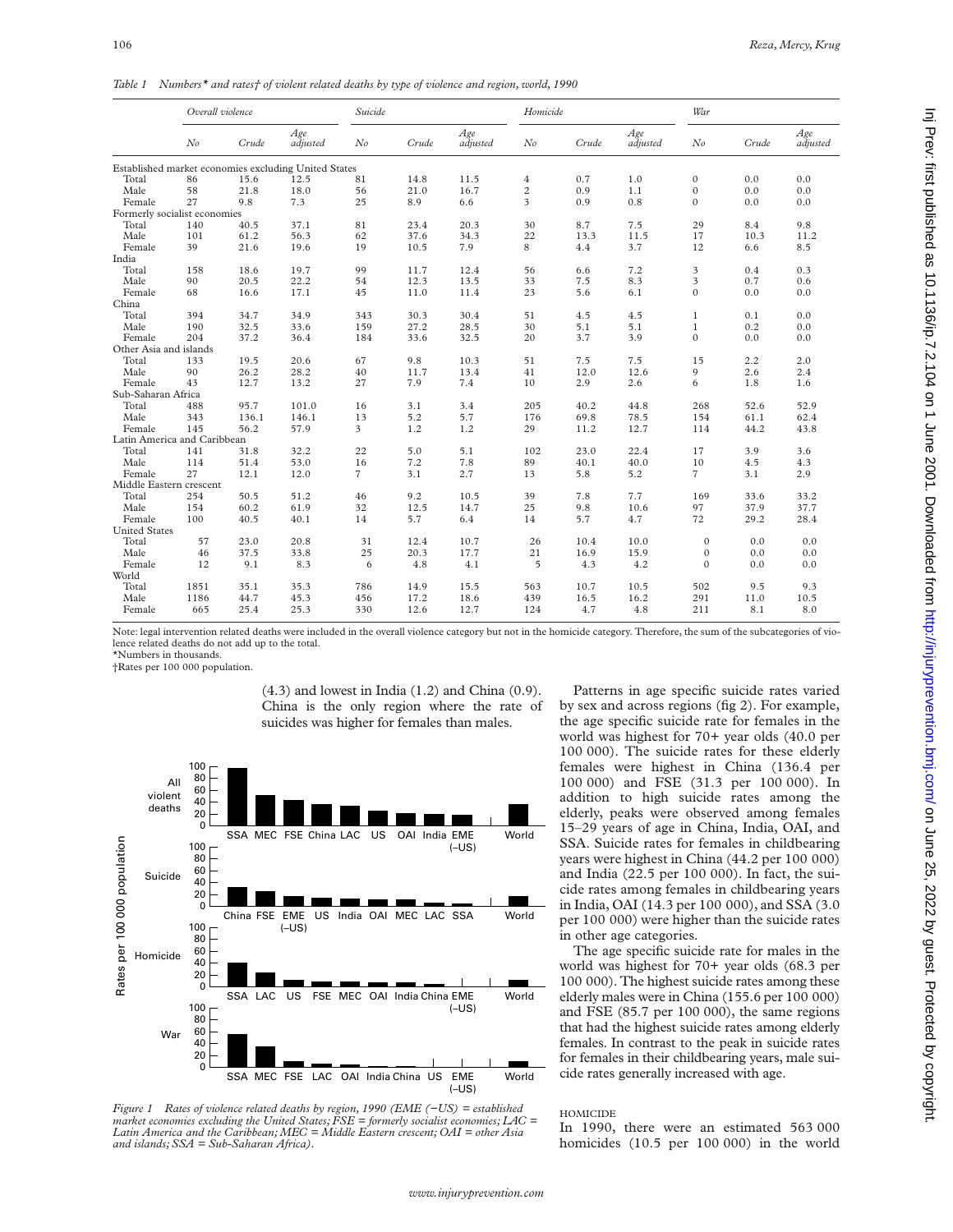#### *Table 2 Percentage of all deaths that are violence related, 1990*

|                                        |                                 | Percent of deaths due to violence |                                   |     |            |  |  |  |
|----------------------------------------|---------------------------------|-----------------------------------|-----------------------------------|-----|------------|--|--|--|
|                                        | Total deaths<br>from all causes | Overall<br>violence<br>(%)        | Suicide<br>Homicide<br>(%)<br>(%) |     | War<br>(%) |  |  |  |
| Established market economies excluding |                                 |                                   |                                   |     |            |  |  |  |
| <b>United States</b>                   | 7 1 2 1 0 0 0                   | 1.2                               | 1.1                               | 0.1 | 0.0        |  |  |  |
| Formerly socialist economies           | 3 791 000                       | 3.7                               | 2.1                               | 0.8 | 0.8        |  |  |  |
| India                                  | 9 371 000                       | 1.7                               | 1.1                               | 0.6 | $0.0 +$    |  |  |  |
| China                                  | 8 8 8 5 0 0 0                   | 4.4                               | 3.9                               | 0.6 | $0.0^{+}$  |  |  |  |
| Other Asia and islands                 | 5 534 000                       | 2.4                               | 1.2                               | 0.9 | 0.3        |  |  |  |
| Sub-Saharan Africa                     | 8 202 000                       | 6.0                               | 0.2                               | 2.5 | 3.3        |  |  |  |
| Latin America and Caribbean            | 3 009 000                       | 4.8                               | 0.7                               | 3.4 | 0.6        |  |  |  |
| Middle Eastern crescent                | 4 553 000                       | 5.6                               | 1.0                               | 0.9 | 3.7        |  |  |  |
| <b>United States</b>                   | $2148000*$                      | 2.7                               | 1.4                               | 1.2 | 0.0        |  |  |  |
| World                                  | 50 467 000                      | 3.7                               | 1.6                               | 1.1 | 1.0        |  |  |  |

\*Source: National Center for Health Statistics. Table 6. Deaths and death rates for the 10 leading causes of death in specified racesex groups: United States, 1990. *Monthly Vital Statistics Report* 1993;**41**(7 suppl):20. †Percentage of war related deaths less than 0.05.

(table 1). Overall homicide rates ranged from 1.0 per 100 000 in EME (−US) to 44.8 per 100 000 in SSA. Homicide rates were highest in SSA and LAC and lowest in EME (−US). The male to female ratio of homicides in the world was 3.4. Sex ratios for homicide were greatest in LAC (7.8), SSA (6.2), OAI (4.9), and United States (3.8) and smallest in China

(1.3), India (1.4), and EME (−US) (1.4). Patterns in age specific homicide rates varied greatly by sex and across regions (fig 2). For example, the age specific homicide rate for females in the world was highest for 0–4 year olds (8.7 per 100 000). Among females, homicide rates for 0–4 year olds (that is, infanticide rates) were highest in China (15.5 per 100 000), MEC (15.0 per 100 000), and India (12.3 per 100 000). In addition to the high infanticide rates, there were sharp peaks in female homicide rates for 15–29 year olds in SSA (19.4 per 100 000), LAC (9.5 per 100 000), and the United States (6.9 per 100 000). Among the elderly, a unique pattern was observed in SSA where the female homicide rate was highest for women older than 70 years of age (20.0 per 100 000).

In contrast to the homicide patterns observed for females, the age specific homicide rate for males in the world was highest for 15–29 year olds (28.3 per 100 000). Among males between the ages of 15–29 years, the highest rates were in SSA (156.7 per 100 000), LAC (68.8 per 100 000), and the United States (34.1 per 100 000). In LAC, however, the peak remained high for men between the ages of 30 and 44 (67.5 per 100 000). Although male infanticide rates were generally not high in comparison with those in other age categories, the male infanticide rate in China (8.3 per 100 000) and EME (−US) (3.6 per 100 000) were higher than homicide rates in the other age categories.

#### WAR

In 1990, there were an estimated 502 000 war related deaths (9.3 per 100 000) in the world (table 1). Overall rates of war related deaths ranged from 52.9 per 100 000 in SSA to no deaths in the United States, EME (−US), and China. Rates of war related deaths were greatest in SSA, MEC, and FSE. The male to female ratio of war related death rates in the world is 1.3. Sex ratios for war related deaths are not vastly different for those regions experiencing war: FSE (1.3), OAI (1.5), SSA (1.4), LAC (1.5), and the MEC (1.3).

Patterns in age specific war related death rates do not vary greatly by sex in regions experiencing war (fig 2). There were an estimated 211 000 and 291 000 war related deaths among females and males, respectively. The war related death rate for females in the world was highest for 0–4 year olds (16.2 per 100 000). The highest war related death rates for these children were in SSA (57.5 per 100 000), the MEC (42.5 per 100 000), and FSE (23.1 per 100 000). War related death rates for children in MEC, FSE, LAC (7.1 per 100 000), and OAI (4.8 per 100 000) were higher than war related death rates in the other age categories. In addition to the high war related death rates for children, there were sharp peaks for women 15–29 and 60–69 years of age.

Similar to females, war related death rates for males peaked in 0–4, 15–29, and 60–69 year olds. The war related death rate for males in the world was highest for 15–29 year olds (16.7 per 100 000). The highest war related death rates for males 15–29 years of age were in SSA (97.0 per 100 000) and MEC (58.6 per 100 000). These death rates were also high for males 0–4 year olds, especially in SSA (57.5 per 100 000) and the MEC (41.5 per 100 000).

# **Discussion**

This study describes the impact of violence related mortality on children, women, and men around the world. To our knowledge this is the first study to estimate rates of suicide, homicide, and war related deaths for the world and its major regions. The data in this paper provide an important benchmark against which to compare future global estimates of violence related mortality. These data also help to place epidemiologic patterns from national and cross national studies of violence related mortality in a global perspective by allowing us to contrast such patterns with those for the world and it's major regions. In 1990, there were an estimated 1 851 000 violence related deaths in the world, or on average 5000 people died daily as a result of violence. Suicides represented approximately 42.5% of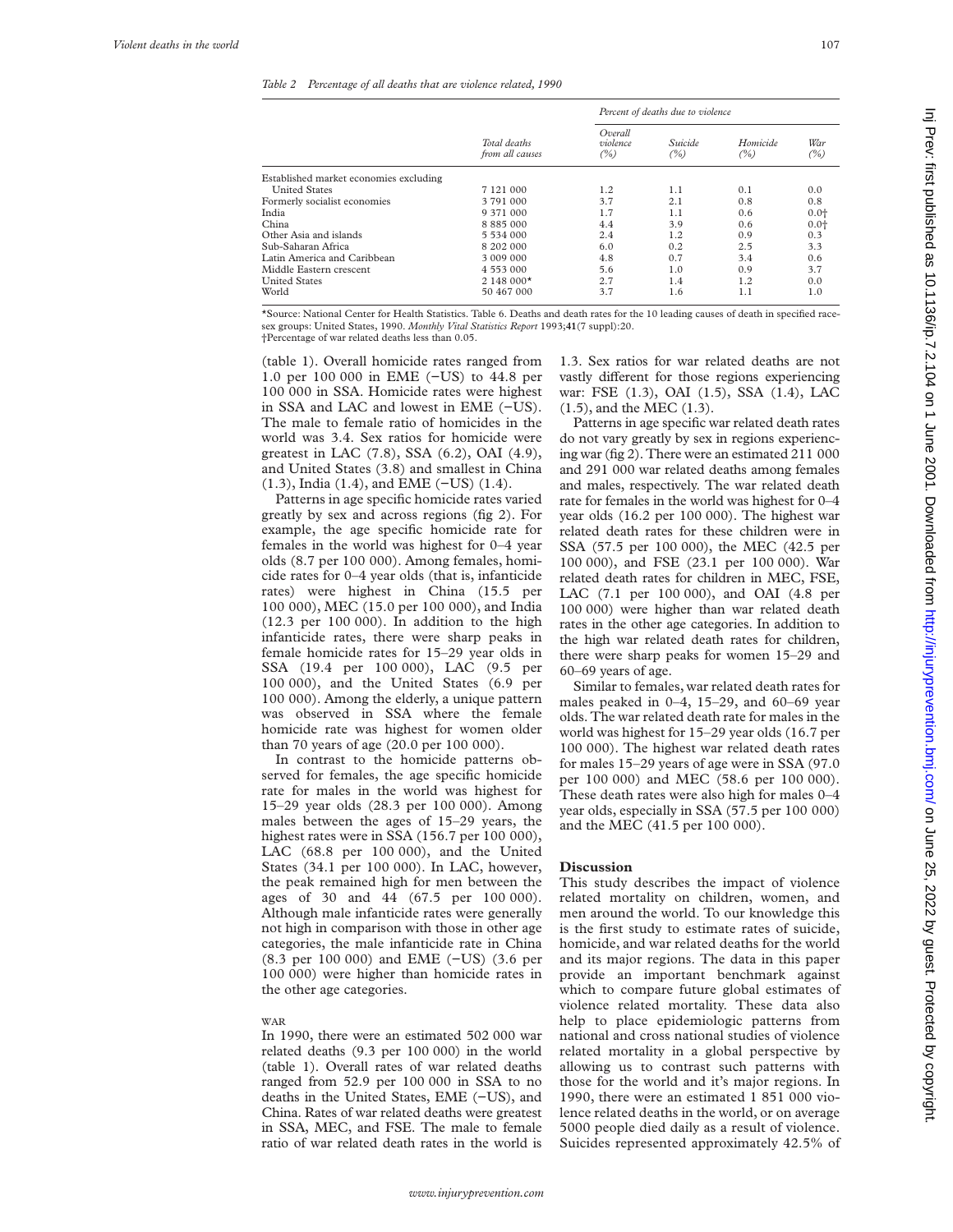the total violence related deaths in the world while homicide and war related deaths constituted the remaining 30.4% and 27.1%, respectively.

Suicide is predominantly a problem of older males throughout the world. The primary risk factor for suicide, particularly among older males, is depression.<sup>22</sup> Unipolar major depression was estimated to be the fourth leading cause of disability adjusted life years lost in the world in 1990.<sup>23</sup> Although depression is widely recognized as a risk factor, other factors such as social isolation, hopelessness, access to lethal weapons, and alcoholism play a part.<sup>22</sup>



*Figure 2 Rates of violence related deaths by sex, age group, and region, 1990 (EME (−US) = established market economies excluding the United States; FSE = formerly socialist economies; LAC = Latin America and the Caribbean; MEC = Middle Eastern crescent; OAI = other Asia and islands; SSA = Sub-Saharan Africa).*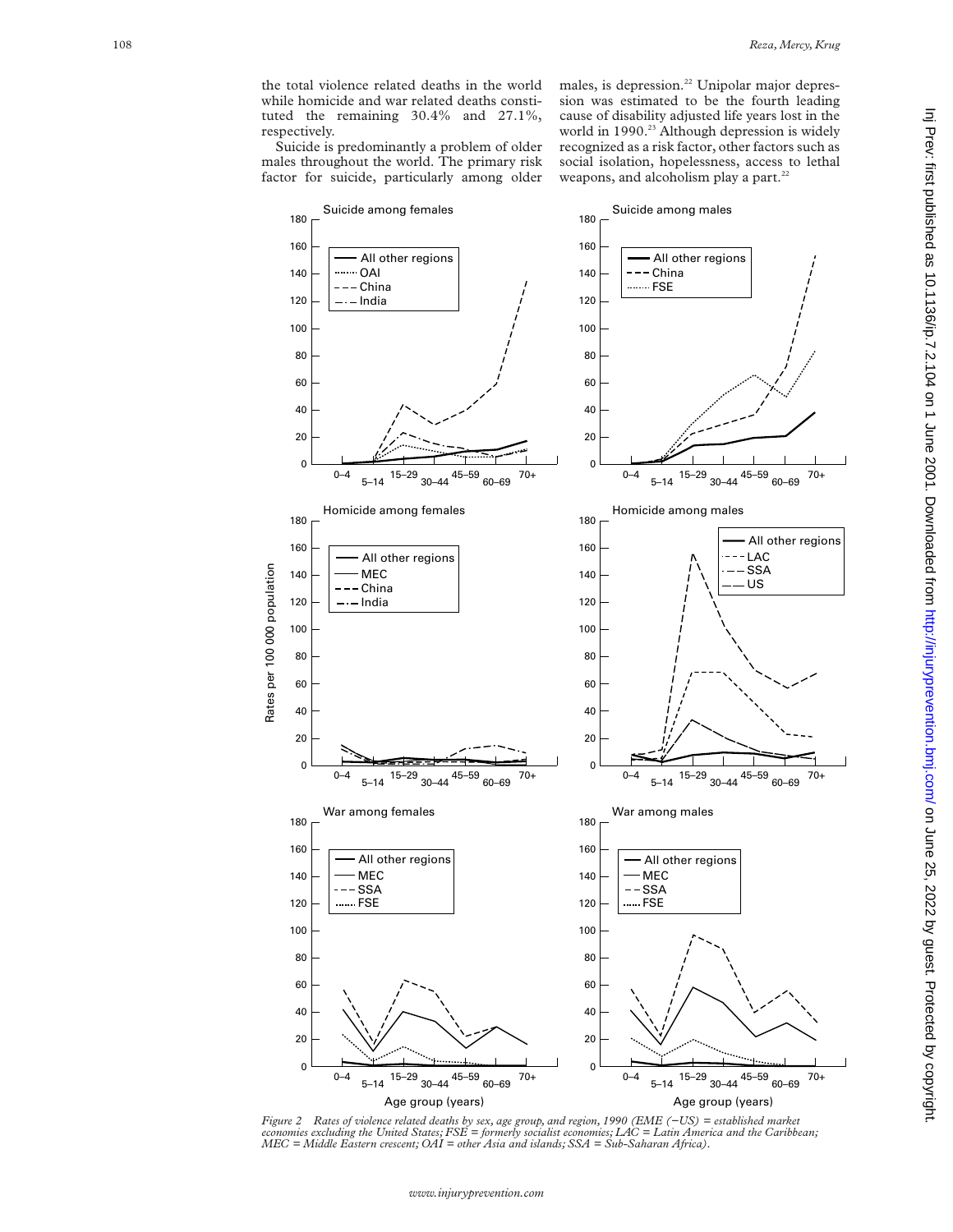In most regions of the world, the problem of suicide is greater for males than females. However, in China and India suicide rates among males and females were much more similar than in other regions. In fact, China was the one region of the world where the female suicide rate exceeded that of males. In China, female suicide rates peaked among women in childbearing years and elderly women, while in India suicide rates peaked in women in childbearing years. Female suicide rates may be influenced by a combination of factors including gender roles, culture, religion, and societal views toward suicide.<sup>24</sup> The high suicide rate among females in China and India may be causally associated with gender inequality. In some regions of the world, gender inequality is reflected in cultural practices that maintain sexual, economic, and political subordination of women.<sup>25</sup> For example, gender inequality in India may contribute to the prevalence of arranged marriages, disputes over dowries, and conflicts and domestic abuse by in-laws that, in turn, may increase the risk of suicide among females.<sup>26-28</sup> However, although gender inequality exists in other regions of the world such as the  $MEC<sub>25</sub>$  female suicide rates were low. In the MEC, the Islamic religion, which strictly prohibits suicide, may mitigate the possible effects of gender inequality on the risk of female suicide.<sup>29 30</sup> In addition, in regions where suicide is strictly prohibited, suicide may be under-reported.

In regions where the homicide rate was highest, such as SSA, LAC, and the United States, its impact was greatest for young males. Variations in these regional homicide rates may be attributed to many factors, including socioeconomic inequalities, availability of lethal weapons, and cultural beliefs and attitudes.<sup>5 31</sup> The vulnerability of male adolescents and young adults to homicide victimization appears to be a universal phenomena.<sup>32</sup>

A troubling pattern that is perhaps related to regional variations in cultural beliefs and attitudes is our finding that the homicide rate for females was greatest for 0–4 year olds. The problem of female infanticide was greatest in China, the MEC, and India, where boys continue to be more valued than girls.<sup>25</sup> For example, in China, the preference for sons, particularly in rural areas, where traditional cultural beliefs continue to have a strong hold,<sup>25</sup> and the one child policy may contribute to female infanticide.<sup>3</sup>

Our findings showed that the number of war related injuries resulting in death were similar for females and males. In addition, we found that in regions where wars have occurred, children and females constitute a large proportion of war related deaths. These results are consistent with the literature which indicates that war has devastating health effects on civilians.<sup>34-37</sup> War also impacts the health of children, women, and men by decreasing access to food, water, adequate shelter, and transportation and damaging the health infrastructures that protect populations from other negative health outcomes.34 36–38 War related death rates for specific regions and nation states may vary

greatly from year to year given changes in the political climate and circumstances. Consequently, the regional patterns of war related death evident in these data for 1990 may differ greatly from those we will see in the future.

Different forms of violence may have common underlying risk factors. For example, female infanticide and suicide among females in childbearing years may be driven by the same underlying risk factors, such as gender inequality. In addition, in studies of developed countries greater availability of lethal weapons has been found to be associated with both higher homicide and suicide rates.<sup>31 39</sup> Therefore, prevention efforts addressing common underlying risk factors have the potential to simultaneously decrease different forms of violence.

One type of violence may also be a risk factor for other forms of violence. For example, one theory suggests that war causes socialization for aggression and that socialization for aggression causes high rates of homicide.<sup>40 41</sup> In addition, weapons remaining in war stricken regions are associated with mortality and injuries even after wars are over.<sup>42</sup> Many of the weapons used during the wars in Mozambique, Angola and Namibia, for example, are now in the hands of criminals.<sup>43</sup> These and other theories may help explain why in regions like SSA rates of both homicide and war related deaths are high. Prevention efforts directed at one type of violence may consequently decrease risk for other forms of violence.

Understanding of why violence related mortality rates are low in certain regions of the world can also provide clues to prevention. For example, it is important to better understand the low suicide rates observed in both SSA and LAC and the low homicide rate observed in EME (−US). Cross national research should be directed towards identifying cultural factors, aspects of social organization, and regulations or policies that may protect populations from high rates of violence.

There are several limitations that need to be carefully considered in interpreting the findings of this study. First, the sensitivity of the methods used to estimate the magnitude and impact of violence related deaths differs from one region to another. Greater confidence can be placed in data for those regions that have complete vital registration systems (the United States, EME (−US), FSE), followed by data from regions in which sample vital registration systems were used to generate estimates (China, India), and the lowest confidence placed in estimates derived from the remaining regions where complete or sample registration was not available (OAI, SSA, LAC, the MEC). The accuracy of the estimation procedures used to generate mortality data for this study should be carefully coinsidered.<sup>44</sup> Where comparisons can be made mortality estimates from *The Global Burden of Disease* study agree reasonably well with previously reported estimates.<sup>44</sup> It is difficult to assess, however, the magnitude and direction that the estimation procedures used may bias the estimates of violence related mortality reported here given the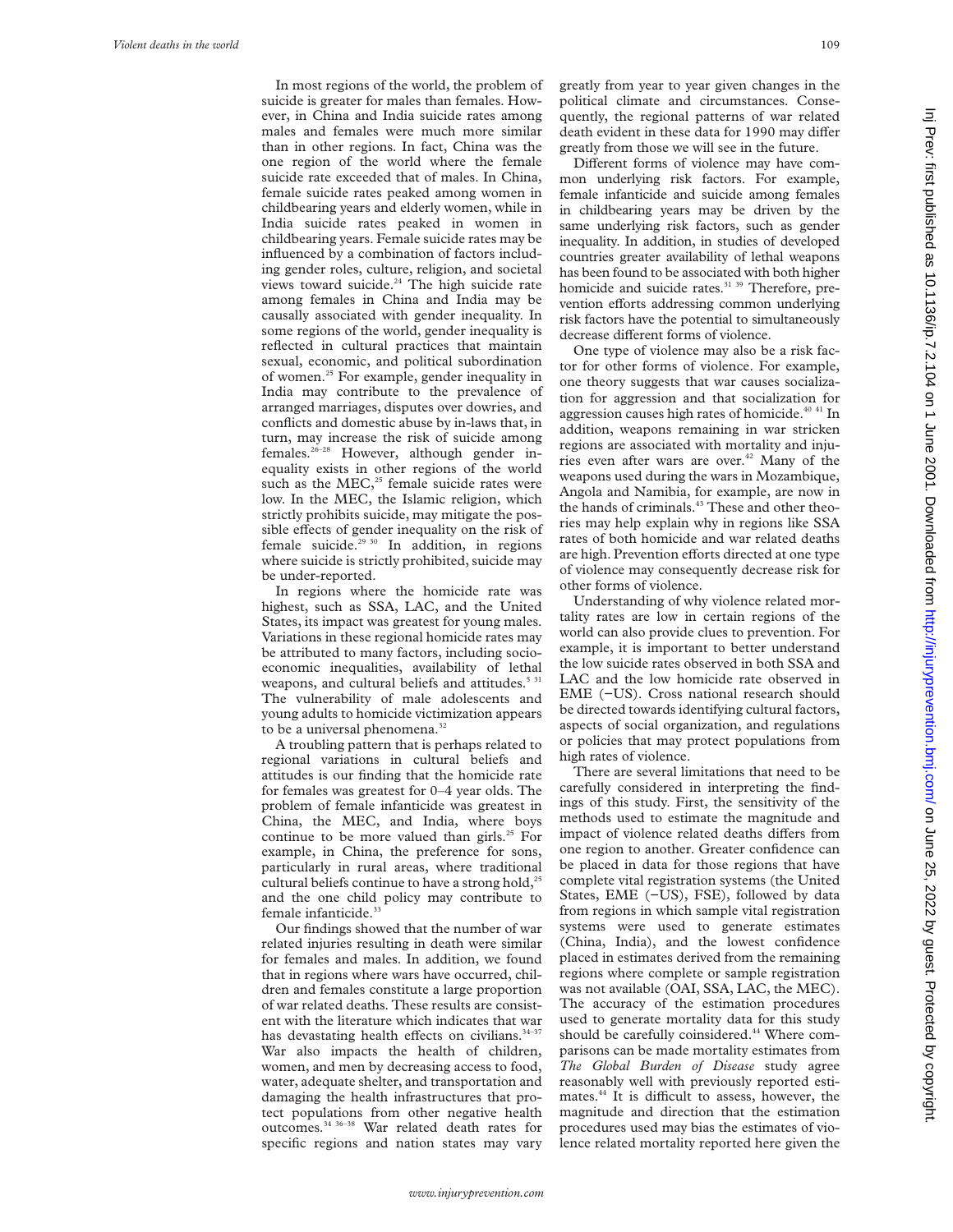paucity of research on violence related mortality in those regions that lack complete or sample registration data. Furthermore, we lack the information necessary to place confidence limits or minimum and maximum boundaries on these estimates. Second, misclassification of causes-of-death may occur for reasons other than technical characteristics of the reporting systems. That is culture, religion, and politics may influence cause-of-death reporting. For example, misclassification of suicide is especially likely to occur in regions of the world where it is considered a cultural or religious taboo to commit suicide.45 In war stricken regions, homicides may have been misclassified as war related deaths or vice versa. Third, using global regions as the unit of analysis masks the considerable variation in the magnitude and patterns of violence related mortality that exists between nation states within regions. For example, the magnitude of homicide rates in LAC varies by at least as much as fourfold across specific nation states (for example, Argentina 4.5 per 100 000 in 1994 *v* Mexico 17.6 per 100 000 in 1994).<sup>11</sup> Consequently, violence related surveillance systems are needed at a much lower level of aggregation than global regions to be useful as a guide for program and policy development at the level of the nation state.

This study was also limited in that we lacked important information about the demographic characteristics and circumstances of violent death that would have allowed for a more complete and informative description of these events. For example, the data we analyzed were not available by race/ethnicity and the age categories available for analysis did not allow us to distinguish adolescents from adults. Furthermore, circumstantial information such as whether violent deaths were associated with political persecution or terror were not available for analysis. We also lacked comparable information on non-fatal injuries associated with violence. Deaths represent only a small fraction of the injuries associated with violence and a complete description of the global problem of violence requires an understanding of the magnitude and characteristics of nonfatal violence as well. These limitations in the availability of key information also points to the need for broader implementation of surveillance systems for violent death and injury.

The contribution of violence to the global burden of health is predicted to increase unless substantial efforts are taken to remediate this problem.46 Therefore, nation states and prominent organizations across the world need to develop a global strategy to address the premature and unnecessary deaths and disabilities associated with this problem. These strategies would include: (1) implementing surveillance systems to monitor the incidence and prevalence of violence related health outcomes; (2) establishing an international network to share information and resources on prevention research and programs; (3) developing a global agenda to identify and prioritize research needs; (4) conducting cross national research to better understand risk and protective factors

# **Key points**

- $\bullet$  In 1990, an estimated 1 851 000 people died from violence (35.3 per 100 000), representing 3.7% of all deaths occurring in the world that year.
- Suicide was the most frequent form of violent death followed by homicide and then war related deaths.
- Suicide rates were highest in China and formerly socialist economies, homicide rates were highest in Sub-Saharan Africa and Latin America/Caribbean, and war related death rates were highest in Sub-Saharan Africa and the Middle Eastern crescent.
- Limitations in available data point to the need for broader implementation of surveillance systems for violent death and injury.
- A global strategy is needed to address the premature and unnecessary deaths and disabilities associated with violence.

for violence; and (5) implementing interventions and policies that reduce the risk of exposure to violence and promote non-violence. History has shown us that humankind can reach across geographic boundaries to solve health problems. A collective effort is needed to ensure a more peaceful world for future generations.

- 1 World Health Assembly. *World Health Assembly resolution 49.25. Prevention of violence: a public health priority.* Forty-ninth World Health Assembly, Geneva, 25 May 1996.
- 2 Mercy JA, Rosenberg ML, Powell KE, *et al*. Public health policy for preventing violence. *Health AVairs* 1993;**12** (4):7–29 (winter).
- 3 Murray CJL, Lopez AD. Estimating causes of death: new methods and global and regional applications for 1990. In: Murray CJL, Lopez AD, eds. *The global burden of disease.* Cambridge, MA: Harvard University Press, 1996: 117– 200.
- 4 Gartner R. The victims of homicide: a temporal and cross-national comparison. *American Sociological Review* 1990;**55**: 92–106.
- 5 Fingerhut LA, Kleinman JC. International and interstate comparisons of homicide among young males. *JAMA* 1990;**263**:3292–5.
- 6 Jeanneret O, Sand EA. Intentional violence among adolescents and young adults: an epidemiological perspective.
- *World Health Stat Q* 1993;**46**:34–51. 7 La Vecchia C, Lucchini F, Levi F. Worldwide trends in suicide mortality, 1955–1989. *Acta Psychiatr Scand* 1994;**90**: 53–64.
- 8 Lester D. Suicide in an international perspective. *Suicide Life Threat Behav* 1997;**27**:104–11.
- 9 Schmidtke A. Perspective: suicide in Europe. *Suicide Life Threat Behav* 1997;**27**:127–36.
- 10 Krug E, Mercy JA, Dahlberg LL, *et al*. Firearm- and non-firearm-related homicide among children: an inter-national comparison. *Homicide Studies* 1998;**2**:83–95.
- 11 Krug E, Powell KE, Dahlberg LL. Firearm-related deaths in the United States and 35 other high- and upper-middle-<br>income countries. *Int J Epidemiol* 1998;27:214–21.<br>12 Lester D. *Patterns of suicide and homicide in the world*. New
- York: Nova Science Publishers, 1996.
- 13 Garfield RM, Neugut AI. Epidemiologic analysis of warfare: a historic review. *JAMA* 1991;**266**:688–92. 14 Garfield RM, Neugut AI. The human consequences of war.
- In: Levy BS, Sidel VW, eds. *War and public health*. Oxford: Oxford University Press, 1997: 27–38.
- 15 United Nations Children's Fund (UNICEF). *The state of the world's children 1995.* New York: Oxford University Press,
- 1995. 16 Foege WH, Rosenberg ML, Mercy JA. Public health and violence prevention. *Current Issues in Public Health* 1995; **1** : 2–9.
- 17 World Health Organization. *Manual of the international statistical classification of diseases, injuries and causes of death,*
- *volume 1.* Geneva, Switzerland: WHO, 1997. 18 Krug EG. A comparison of homicides, suicide and firearmrelated mortality in 36 countries. Slides presented at: 4th World Conference on Injury Prevention and Control, 20 May 1998; Amsterdam, Netherlands.